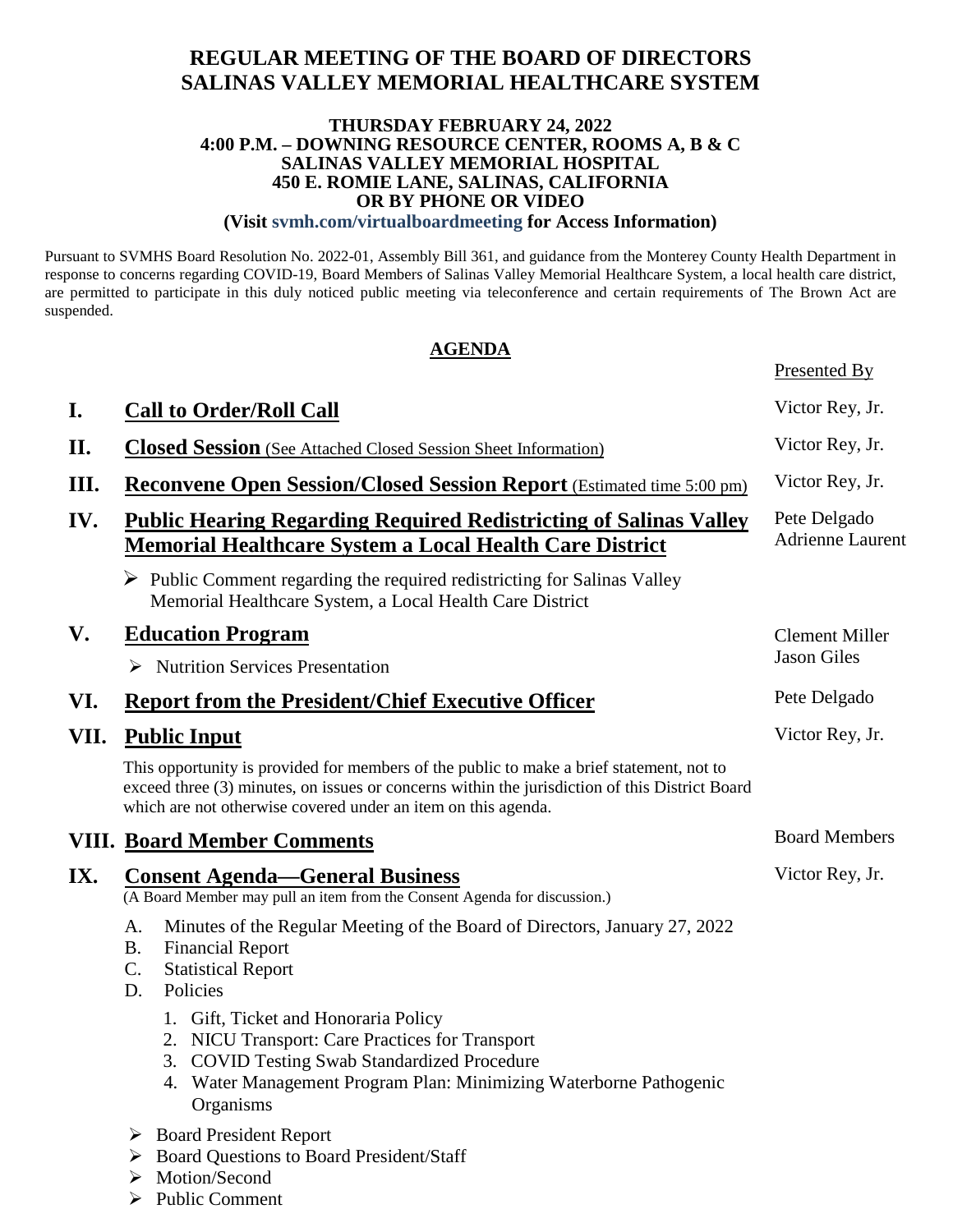|                 | <b>Reports on Standing and Special Committees</b>                                                                                                                                                                                                                                                                                                                                                                                                                                                                                                            |                |
|-----------------|--------------------------------------------------------------------------------------------------------------------------------------------------------------------------------------------------------------------------------------------------------------------------------------------------------------------------------------------------------------------------------------------------------------------------------------------------------------------------------------------------------------------------------------------------------------|----------------|
| A.              | <b>Quality and Efficient Practices Committee</b><br>Minutes from the February 23, 2022 Quality and Efficient Practices<br>Committee meeting have been provided to the Board. Additional<br>Report from Committee Chair, if any.                                                                                                                                                                                                                                                                                                                              | Juan Cabrera   |
| <b>B.</b>       | <b>Finance Committee</b><br>Minutes from the February 23, 2022 Finance Committee meeting<br>have been provided to the Board. The following recommendation has<br>been made to the Board.                                                                                                                                                                                                                                                                                                                                                                     | Juan Cabrera   |
|                 | 1. Recommend Board Approval and award of Hazardous Waste<br>Disposal Contract to Stericycle, Inc., A Delaware Corporation<br>$\triangleright$ Committee Chair Report<br>> Board Questions to Committee Chair/Staff<br>$\triangleright$ Motion/Second<br>$\triangleright$ Public Comment<br>$\triangleright$ Board Discussion/Deliberation<br>> Action by Board/Roll Call Vote                                                                                                                                                                                |                |
| $\mathcal{C}$ . | <b>Personnel, Pension and Investment Committee</b><br>Minutes from the February 22, 2022 Personnel, Pension and<br>Investment Committee meeting have been provided to the Board.<br>The following recommendations have been made to the Board.                                                                                                                                                                                                                                                                                                               | Regina M. Gage |
|                 | 1. Recommend Board Approval of (i) The Contract Terms And Conditions<br>for the Hospitalist Professional Services Agreement for Jose Ajoc, Jr., MD<br>and (ii) The Contract Terms and Conditions for Dr. Ajoc's Covid-19<br>Physician Loan Agreement<br>$\triangleright$ Staff Report<br>$\triangleright$ Committee Questions to Staff<br>$\triangleright$ Motion/Second<br>$\triangleright$ Public Comment<br>$\triangleright$ Committee Discussion/Deliberation<br>$\triangleright$ Action by Committee/Roll Call Vote                                     |                |
|                 | 2. Consider Recommendation for Board Approval of (i) the Findings<br>Supporting Recruitment of Kelsey Capron, MD, (ii) the Contract<br>Terms for Dr. Capron's Recruitment Agreement, and (iii) the<br>Contract Terms for Dr. Capron's Family Medicine Professional<br>Services Agreement<br>$\triangleright$ Staff Report<br>$\triangleright$ Committee Questions to Staff<br>$\triangleright$ Motion/Second<br>$\triangleright$ Public Comment<br>$\triangleright$ Committee Discussion/Deliberation<br>$\triangleright$ Action by Committee/Roll Call Vote |                |
|                 | 3. Consider Recommendation for Board Approval of (i) the Findings<br>Supporting Recruitment of Guadalupe Arreola, MD, (ii) the<br>Contract Terms for Dr. Arreola's Recruitment Agreement, and                                                                                                                                                                                                                                                                                                                                                                |                |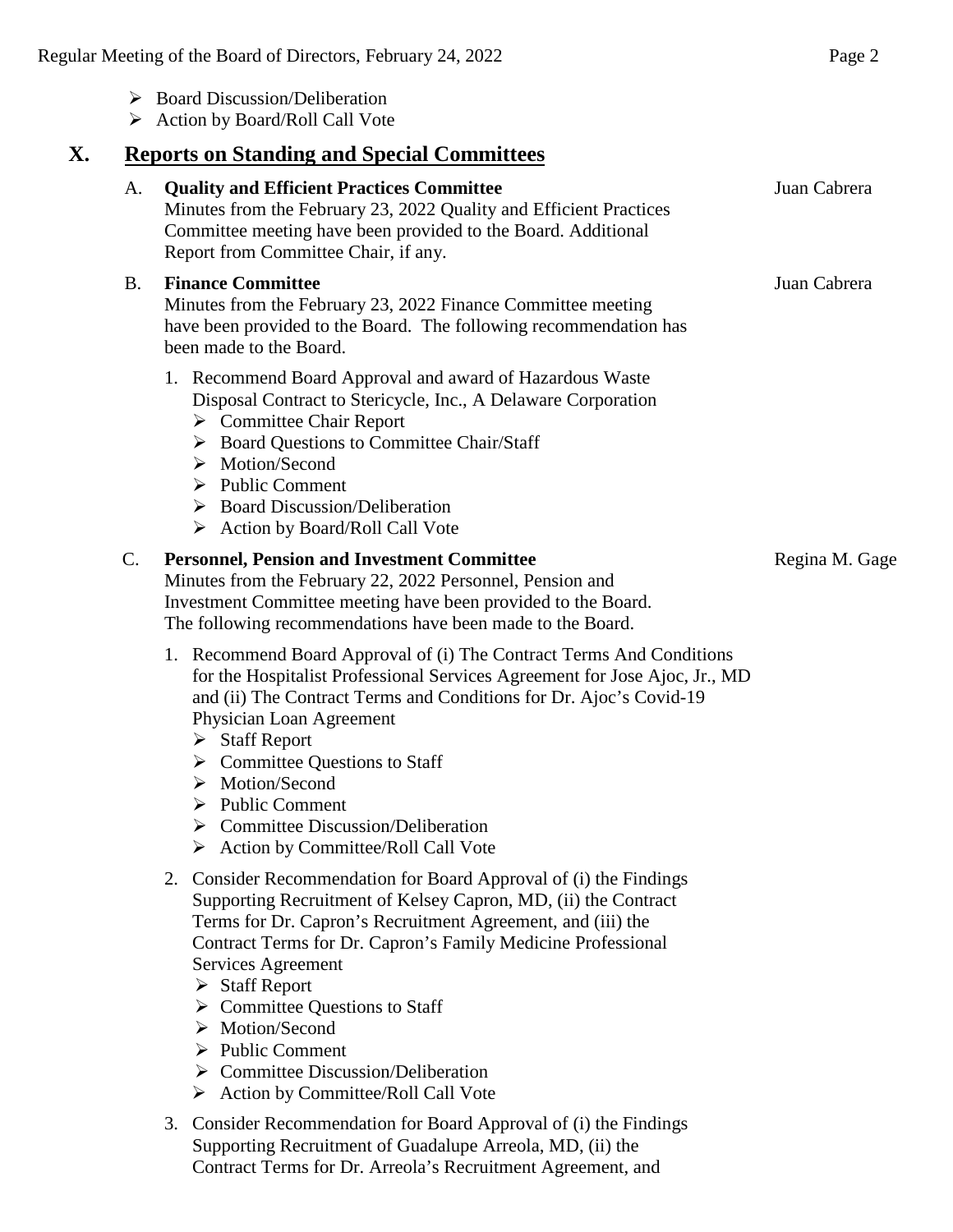(iii) the Contract Terms for Dr. Arreola's Family Medicine Professional Services Agreement

- $\triangleright$  Staff Report
- $\triangleright$  Committee Questions to Staff
- > Motion/Second
- $\triangleright$  Public Comment
- $\triangleright$  Committee Discussion/Deliberation
- $\triangleright$  Action by Committee/Roll Call Vote

# **XI. Consider Board Resolution No. 2022-02 Proclaiming a Local Emergency, Ratifying the Proclamation of a State of Emergency by Governor's State of Emergency Declaration March 4, 2020, and Authorizing Remote Teleconference Meetings for the Period February 24, 2022 through March 25, 2022**

- ▶ Report by District Legal Counsel
- ▶ Board Questions to District Legal Counsel/Staff
- > Motion/Second
- $\triangleright$  Public Comment
- $\triangleright$  Board Discussion/Deliberation
- Action by Board/Roll Call Vote

# **XII. Report on Behalf of the Medical Executive Committee (MEC) Meeting of February 10, 2022, and Recommendations for Board Approval of the following:**

- A. From the Credentials Committee:
	- 1. Credentials Committee Report
- B. From the Interdisciplinary Practice Committee: 1. Interdisciplinary Practice Committee Report
- C. Policies:
	- 1. Aerosol Transmitted Diseases Exposure Control Plan
	- 2. Amniotomy Nursing Standardized Procedure
- Chief of Staff Report
- Board Questions to Chief of Staff
- > Motion/Second
- $\triangleright$  Public Comment
- $\triangleright$  Board Discussion/Deliberation
- $\triangleright$  Action by Board/Roll Call Vote

# **XIII. Extended Closed Session** (if necessary)

(See Attached Closed Session Sheet Information)

## **XIV. Adjournment** – The next Regular Meeting of the Board of Directors is scheduled for **Thursday, March 24, 2022, at 4:00 p.m.**

The complete Board packet including subsequently distributed materials and presentations is available at the Board Meeting and in the Human Resources Department of the District. All items appearing on the agenda are subject to action by the Board. Staff and Committee recommendations are subject to change by the Board.

Notes: Requests for a disability related modification or accommodation, including auxiliary aids or services, in order to attend or participate in a meeting should be made to the Executive Assistant during regular business hours at 831-755-0741. Notification received 48 hours before the meeting will enable the District to make reasonable accommodations.

District Legal Counsel

Theodore Kaczmar, Jr., M.D.

Victor Rey, Jr.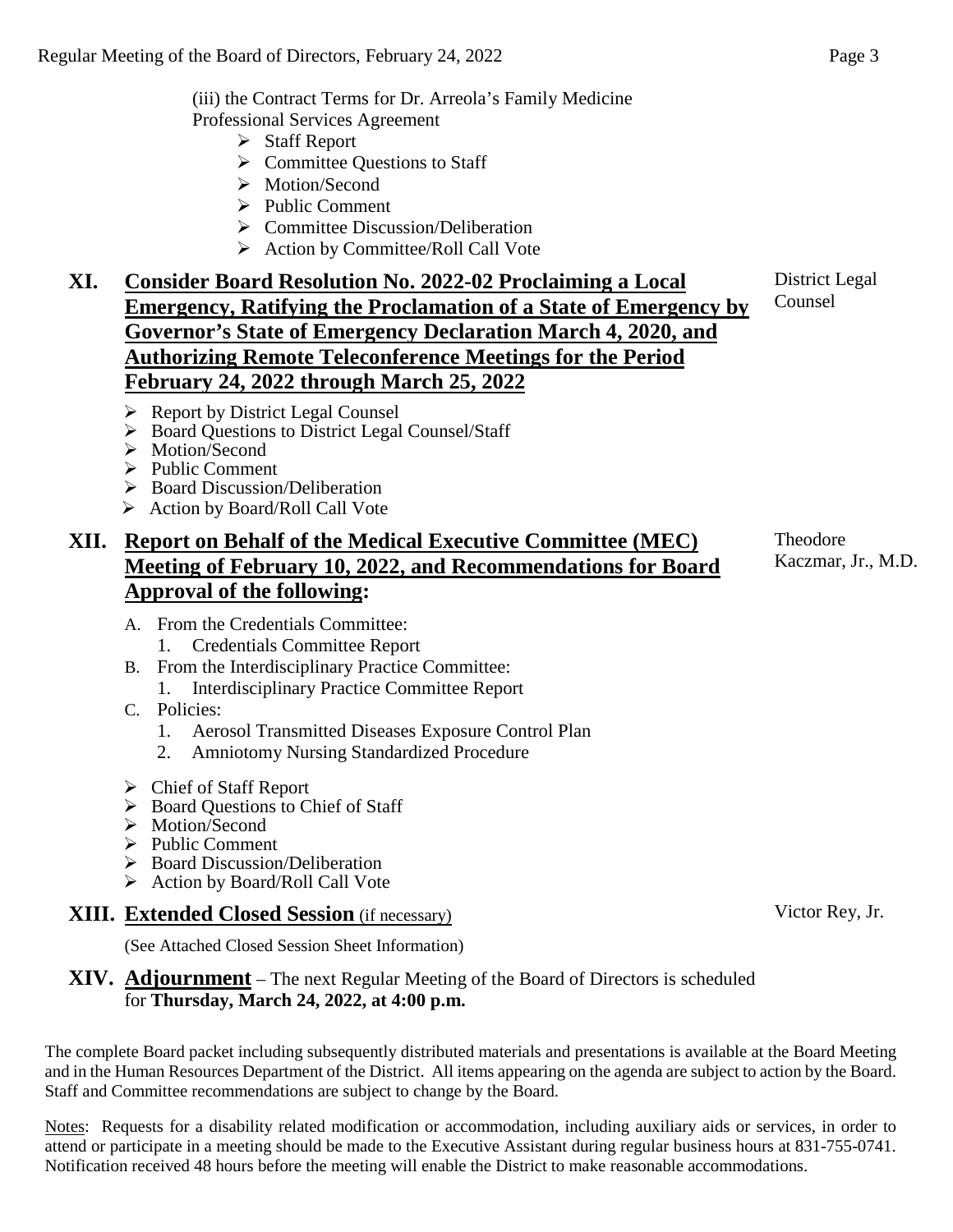## **SALINAS VALLEY MEMORIAL HEALTHCARE SYSTEM BOARD OF DIRECTORS AGENDA FOR CLOSED SESSION**

Pursuant to California Government Code Section 54954.2 and 54954.5, the board agenda may describe closed session agenda items as provided below. No legislative body or elected official shall be in violation of Section 54954.2 or 54956 if the closed session items are described in substantial compliance with Section 54954.5 of the Government Code.

## **CLOSED SESSION AGENDA ITEMS**

# **[ ] LICENSE/PERMIT DETERMINATION**

(Government Code §54956.7)

**Applicant(s)**: (Specify number of applicants)

## **[ ] CONFERENCE WITH REAL PROPERTY NEGOTIATORS**

(Government Code §54956.8)

**Property:** (Specify street address, or if no street address, the parcel number or other unique reference, of the real property under negotiation):

Agency negotiator: (Specify names of negotiators attending the closed session):

**Negotiating parties**: (Specify name of party (not agent):

**Under negotiation:** (Specify whether instruction to negotiator will concern price, terms of payment, or both):

# **[ ] CONFERENCE WITH LEGAL COUNSEL-EXISTING LITIGATION**

(Government Code §54956.9(d)(1))

**Name of case:** (Specify by reference to claimant's name, names of parties, case or claim numbers): , or

**Case name unspecified:** (Specify whether disclosure would jeopardize service of process or existing settlement negotiations):

#### **[ ] CONFERENCE WITH LEGAL COUNSEL-ANTICIPATED LITIGATION** (Government Code §54956.9)

Significant exposure to litigation pursuant to Section 54956.9(d)(2) or (3) (Number of potential cases):

Additional information required pursuant to Section 54956.9(e):

Initiation of litigation pursuant to Section 54956.9(d)(4) (Number of potential cases):

#### **[ ] LIABILITY CLAIMS**

(Government Code §54956.95)

**Claimant:** (Specify name unless unspecified pursuant to Section 54961):

**Agency claimed against**: (Specify name):

# **[ ] THREAT TO PUBLIC SERVICES OR FACILITIES**

(Government Code §54957)

**Consultation with**: (Specify name of law enforcement agency and title of officer):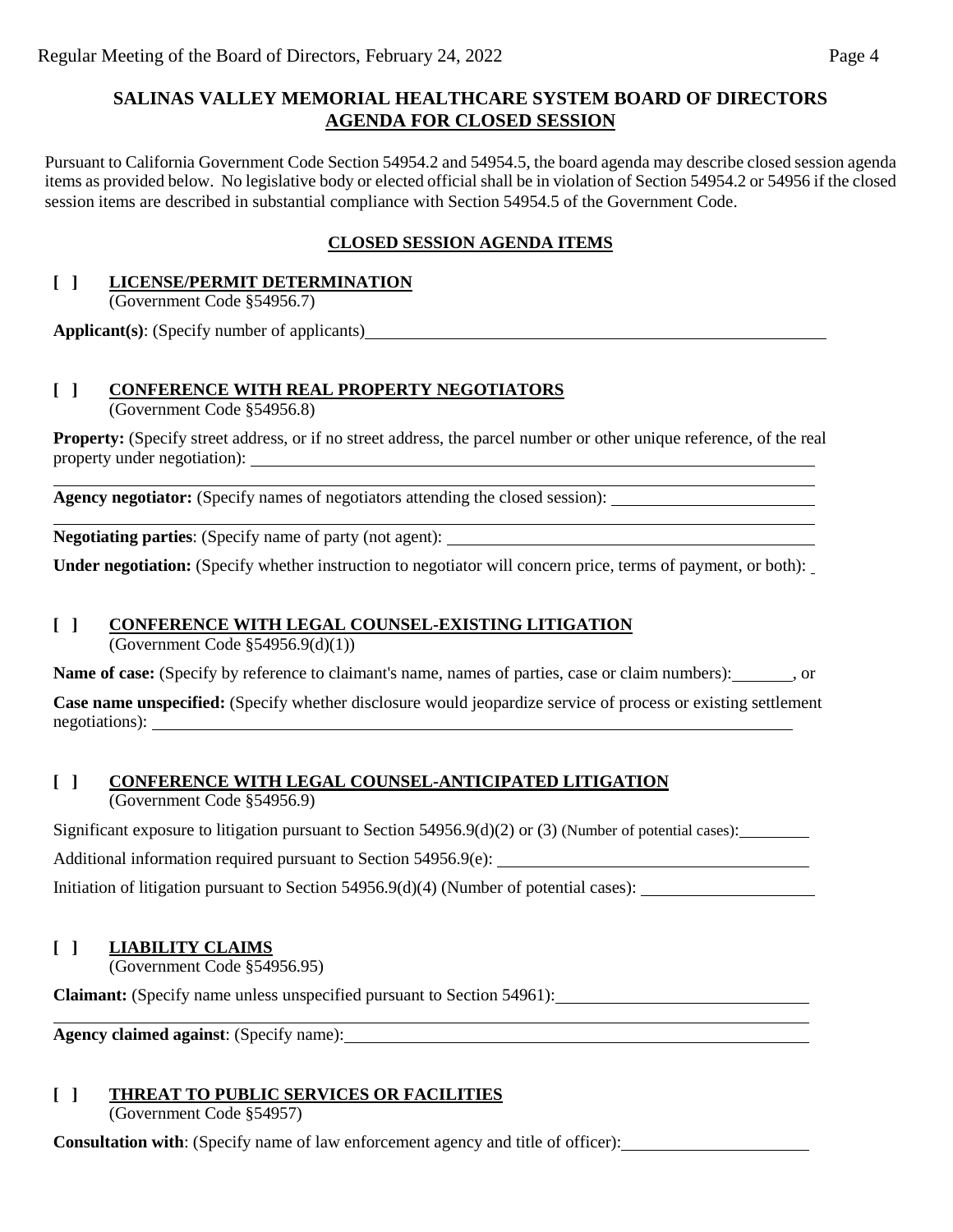# **[ ] PUBLIC EMPLOYEE APPOINTMENT**

(Government Code §54957)

**Title**: (Specify description of position to be filled):

## **[ ] PUBLIC EMPLOYMENT**

(Government Code §54957)

**Title**: (Specify description of position to be filled):

## **[ ] PUBLIC EMPLOYEE PERFORMANCE EVALUATION**

(Government Code §54957)

**Title**: (Specify position title of employee being reviewed):

#### **[ ] PUBLIC EMPLOYEE DISCIPLINE/DISMISSAL/RELEASE**

(Government Code §54957)

(No additional information is required in connection with a closed session to consider discipline, dismissal, or release of a public employee. Discipline includes potential reduction of compensation.)

#### **[X] CONFERENCE WITH LABOR NEGOTIATOR**

(Government Code §54957.6)

**Agency designated representative:** (Specify name of designated representatives attending the closed session): Pete Delgado

**Employee organization**: (Specify name of organization representing employee or employees in question): National Union of Healthcare Workers, California Nurses Association, Local 39, ESC Local 20, or

**Unrepresented employee**: (Specify position title of unrepresented employee who is the subject of the negotiations):

#### **[ ] CASE REVIEW/PLANNING**

(Government Code §54957.8)

(No additional information is required to consider case review or planning.)

#### **[X] REPORT INVOLVING TRADE SECRET**

(Government Code §37606 & Health and Safety Code § 32106)

Discussion will concern: (Specify whether discussion will concern proposed new service, program, or facility): Trade Secrets, Strategic Planning, Proposed New Programs and Services

**Estimated date of public disclosure**: (Specify month and year): Unknown